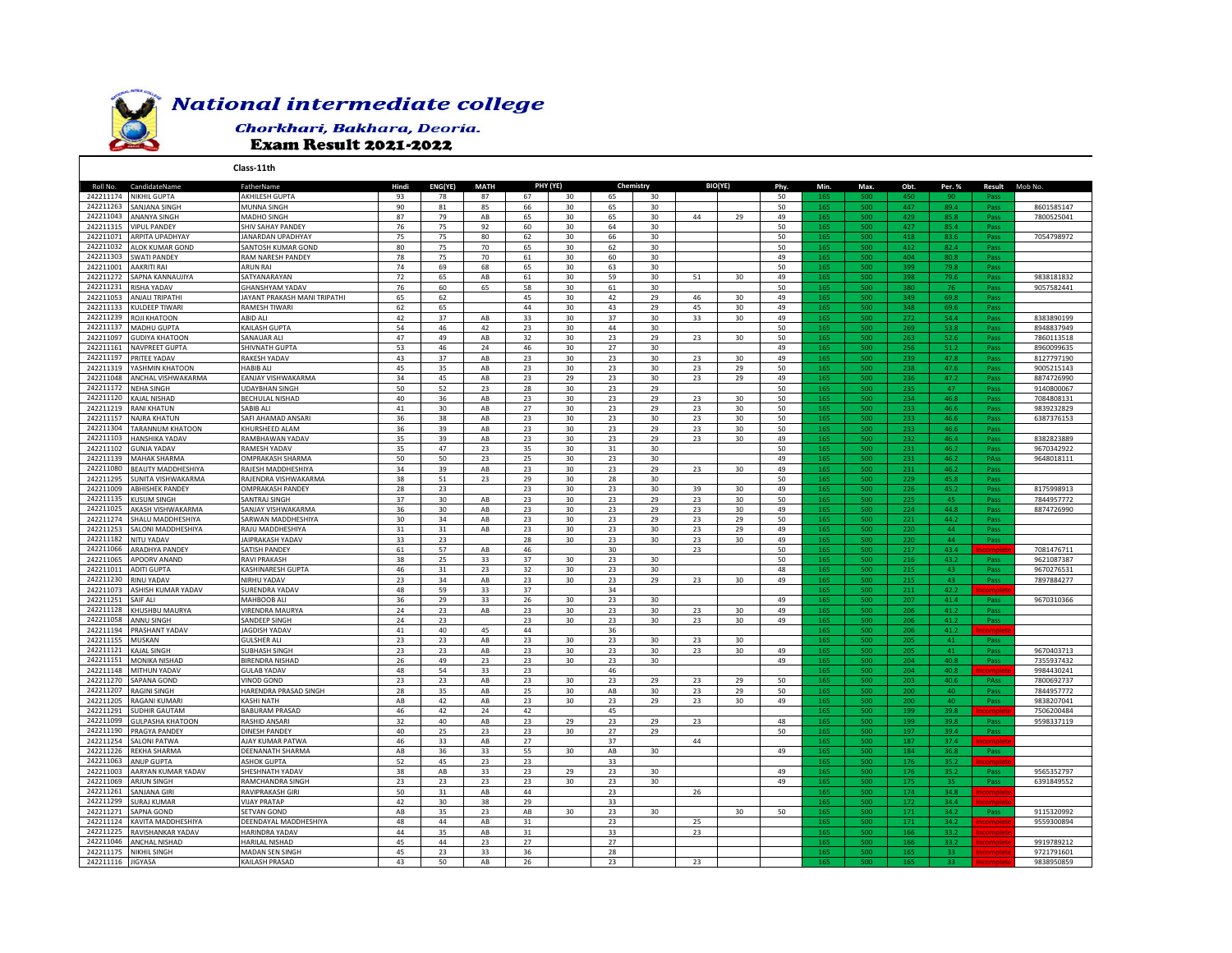| 242211228 RENU YADAV                 | SHIVSHANKAR YADAV       | 30            | 51                     | AB                     | 30            |    | 23                     |    | 23            |    |    |                 |     |                 |              |            |            |
|--------------------------------------|-------------------------|---------------|------------------------|------------------------|---------------|----|------------------------|----|---------------|----|----|-----------------|-----|-----------------|--------------|------------|------------|
| 242211186<br>POOJA YADAV             | <b>ANIL YADAV</b>       | 47            | 35                     | AB                     | 23            |    | 29                     |    | 23            |    |    |                 |     |                 |              |            | 7311105025 |
| 242211260<br><b>SANGAM YADAV</b>     | SHAMBHU NATH YADAV      | 34            | 47                     | AB                     | $27\,$        |    | 23                     |    | $23\,$        |    |    |                 |     | in di           | an i         |            | 9026596511 |
| 242211123                            | KAILASH PRASAD          | 40            | 45                     | AB                     | 23            |    | 23                     |    |               |    |    | 165             | śά  | 154             | an i         |            |            |
| KAVITA                               |                         |               |                        |                        |               |    |                        |    | 23            |    |    |                 |     |                 |              |            |            |
| RAGINEE KUMARI<br>242211206          | <b>ARVIND PRASAD</b>    | 25            | 49                     | 23                     | 32            |    | 23                     |    |               |    |    | 165             | s۵  | 15              | 30.4         |            |            |
| 242211262<br>SANJANA GUPTA           | RAMPRAVESH GUPTA        | 32            | 47                     | AB                     | 23            |    | 24                     |    | 23            |    |    | 165             |     | $14^{o}$        | 29.8         |            | 8052788822 |
| 242211125<br><b>KAVITA NISHAD</b>    | MANOJ NISHAD            | 40            | 35                     | AB                     | 23            |    | 24                     |    | 26            |    |    | 165             | 500 | 148             | 29.6         |            | 9795644955 |
|                                      |                         |               |                        |                        |               |    |                        |    |               |    |    |                 |     |                 |              |            |            |
| 242211143 MANISHA KUMARI             | <b>PARAMHANS</b>        | 40            | 29                     | AB                     | 23            |    | ${\bf 26}$             |    | $27\,$        |    |    | 165             | 500 | 145             | 29           |            | 9648435228 |
| 242211187 POONITA PANDEY             | JAI PRAKASH PANDEY      | 50            | 23                     | $\mathsf{AB}$          | 25            |    | 23                     |    | 23            |    |    | 165             | 500 | 144             | 28.8         |            |            |
|                                      |                         |               |                        |                        |               |    |                        |    |               |    |    |                 |     |                 |              |            |            |
| 242211264<br>SANJANA SINGH           | CHHOTAKAN SINGH         | 48            | 26                     | AB                     | 23            |    | 23                     |    | 23            |    |    | 165             | 500 | 143             | 28.6         |            |            |
| 242211307<br>VARSHA YADAV            | MAHANTH YADAV           | 28            | 42                     | $\mathsf{A}\mathsf{B}$ | 23            |    | 23                     |    | 23            |    |    | 165             | 500 | 139             | 27.8         |            |            |
| 242211061<br>ANSHIKA YADAV           | ANIL YADAV              | 25            | 40                     | $\mathsf{AB}$          | 23            |    | 23                     |    | 23            |    |    | 165             | 500 | 134             | 26.8         |            |            |
|                                      |                         |               |                        |                        |               |    |                        |    |               |    |    |                 |     |                 |              |            |            |
| 242211138<br><b>MADHURI GAUTAM</b>   | <b>HARILAL PRASAD</b>   | 28            | 29                     | AB                     | 23            |    | 23                     |    | 23            |    |    | 165             | 500 | 126             | 25.2         |            |            |
| 242211016<br><b>AFAJAL ANSARI</b>    | MAQBOOL ANSARI          | 26            | 30                     | 23                     | 23            |    | 23                     |    |               |    |    | 165             | 500 | 125             | 25           |            | 9554652970 |
| 242211241<br>OSHANI PATEL            | RAJNARAYAN PATEL        | 23            | 33                     | AB                     | 23            |    | 23                     |    | 23            |    |    | 165             | 500 | 125             | 25           |            | 7398742767 |
|                                      |                         |               |                        |                        |               |    |                        |    |               |    |    |                 |     |                 |              |            |            |
| <b>GUNJA GUPT</b><br>242211101       | PREMCHAND GUPT          | 32            | 24                     | AB                     | 23            |    | 23                     |    | 23            |    |    | 165             | 50  |                 | 25           |            | 8052389295 |
| 242211019<br>AJAJ AHMAD              | SULTAN ALI              | 32            | 23                     | 23                     | 23            |    | 23                     |    |               |    |    |                 |     |                 | 24.3         |            | 7408703751 |
| 242211100<br><b>GULSHAN FIZA</b>     | SHAMSHAD ALAM           | $31\,$        | 23                     | AB                     | 23            |    | 23                     |    | 23            |    |    | 16              |     | 12 <sub>3</sub> | 24.1         |            | 9721225092 |
|                                      |                         |               |                        |                        |               |    |                        |    |               |    |    |                 | ξñ  |                 |              |            |            |
| 242211276<br>SHASHIKALA SINGH        | RAJDEO                  | 27            | 42                     | AB                     | $26\,$        |    | $\mathsf{AB}$          |    | $23\,$        |    |    | 16 <sup>5</sup> |     | 118             | 23.6         |            | 9721875790 |
| 242211317<br><b>VISHAL GOUND</b>     | ANIL GOUND              | AB            | 47                     | AB                     | 47            |    | AB                     |    | 23            |    |    | 165             | 500 | 117             | 23.4         |            |            |
| 242211306<br>VANDANA NISHAD          | RAMDARASH NISHAD        | 23            | 24                     | AB                     | 23            |    | 23                     |    | 23            |    |    |                 |     | 116             | 23.2         |            | 9511197430 |
|                                      |                         |               |                        |                        |               |    |                        |    |               |    |    |                 |     |                 |              |            |            |
| 242211098<br><b>GUDIYA YADAV</b>     | <b>GANESH YADAV</b>     | 23            | 23                     | AB                     | 23            |    | 23                     |    | 23            |    |    | 165             | 500 | 115             | 23           |            |            |
| 242211284<br>SHRINET VISHWAKARMA     | GRIJESH VISHWAKARMA     | 23            | 23                     | 23                     | 23            |    | 23                     |    |               |    |    | 165             | 500 | 115             | 23           |            |            |
| 242211215 RAKESH KUMAR               | MOHAN PRASAD            | 23            | 23                     | 23                     | 23            |    | 23                     |    |               |    |    | 165             | 500 | 115             | 23           |            |            |
|                                      |                         |               |                        |                        |               |    |                        |    |               |    |    |                 |     |                 |              |            |            |
| 242211075 ASHWANI KUMAR              | <b>VYAS PRASAD</b>      | 23            | 23                     | $\mathsf{A}\mathsf{B}$ | 23            |    | 23                     |    | 23            |    |    | 165             | 500 | 115             | 23           |            | 9305314140 |
| 242211084 CHANDANI SINGH             | SURYABHAN SINGH         | 23            | 23                     | $\mathsf{AB}$          | 23            |    | 23                     |    | 23            |    |    | 165             | 500 | 115             | 23           |            | 9648560154 |
| 242211059<br>ANNU YADAV              | AMARJEET YADAV          | 23            | 23                     | AB                     | 23            |    | 23                     |    | 23            |    |    | 165             | 500 | 115             |              |            | 8795898462 |
|                                      |                         |               |                        |                        |               |    |                        |    |               |    |    |                 |     |                 | 23           |            |            |
| 242211028<br><b>AKHTAR ANSARI</b>    | AHAMAD ANSARI           | 23            | 23                     | 23                     | 23            |    | 23                     |    |               |    |    | 165             | 500 | 115             | 23           |            | 9956500264 |
| 242211023<br><b>AKASH KUMAR</b>      | ANIROODH PRASAD         | 23            | 23                     | 23                     | 23            |    | 23                     |    |               |    |    | 165             | 500 | 115             | 23           |            | 9695525016 |
| 242211010<br><b>ABHISHEK YADAV</b>   | DANBHADUR YADAV         | 23            | 35                     | 23                     | 23            |    | $\mathsf{AB}$          |    |               |    |    | 165             | 500 |                 |              |            | 9919232582 |
|                                      |                         |               |                        |                        |               |    |                        |    |               |    |    |                 |     |                 |              |            |            |
| 242211067<br>ARATI VISHWAKARMA       | RAM PRIT VISHWAKARMA    | 35            | 23                     |                        | 23            |    | 23                     |    | $\mathsf{AB}$ |    |    | 165             |     |                 |              |            | 9161158396 |
| 242211074<br>ASHVANI KUMAR GAUTAM    | SANTOSH KUMAR           | 32            | 23                     | AB                     | 23            |    | $\mathsf{AB}$          |    | 23            |    |    |                 |     |                 |              |            | 7307672962 |
|                                      |                         | 27            |                        |                        |               |    |                        |    |               |    |    | 165             | sor |                 |              |            |            |
| 242211313<br>VINEET KUMAR SAHANI     | CHHOTE LAL SAHANI       |               | 28                     | 23                     | 23            |    | AB                     |    |               |    |    |                 |     |                 |              |            | 9839356181 |
| 242211021<br><b>AKANKSHA DWIVEDI</b> | ASHUTOSH DWIVEDI        | 30            | 24                     | AB                     | AB            |    | 23                     |    | 23            |    |    | 165             |     |                 |              | Fai        |            |
| 242211052<br><b>ANJALI PANDEY</b>    | SHIVKUMAR PANDEY        | 30            | $\mathsf{AB}$          | AB                     | 23            |    | 23                     |    | 23            |    |    | 165             | sor |                 |              |            |            |
| 242211287                            |                         |               |                        |                        |               |    |                        |    |               |    |    |                 |     |                 |              |            |            |
| <b>SOHARAB ANSARI</b>                | SHAHABUDDIN             | 23            | 28                     | AB                     | 23            |    | AB                     |    | 23            |    |    |                 |     |                 |              |            | 8601821857 |
| 242211183<br><b>NITYA SINGH</b>      | <b>DHANESH SINGH</b>    | 27            | $\mathsf{AB}$          | 23                     | 23            |    | 23                     |    |               |    |    | 165             | 500 |                 |              |            |            |
| 242211181<br>NITU PRAJAPATI          | SANJAY PRAJAPATI        | AB            | 26                     | AB                     | 23            |    | 23                     |    | 23            |    |    | 165             | 500 |                 |              |            | 9125863424 |
|                                      |                         |               |                        |                        |               |    |                        |    |               |    |    |                 |     |                 |              |            |            |
| 242211257 SAMIRUN KHATUN             | IRSHAD ALL              | 24            | 23                     | AB                     | 23            |    | AB                     |    | 23            |    |    | 165             | 500 | 93              | <u> 18.6</u> | <b>Fai</b> |            |
| 242211192 PRAMOD SINGH               | <b>VIRENDRA SINGH</b>   | AB            | 23                     | 23                     | 23            |    | 23                     |    |               |    |    | 165             | 500 | 92              | 18.4         | Fai        | 7571042737 |
| 242211117 JYOTI KUMARI               | <b>BASHISTH PRASAD</b>  | AB            | 23                     | $\mathsf{AB}$          | 23            |    | 23                     |    | 23            |    |    | 165             | 500 |                 |              |            |            |
|                                      |                         |               |                        |                        |               |    |                        |    |               |    |    |                 |     |                 | 18.4         |            |            |
| 242211140<br><b>MAHAK SINGH</b>      | DHANESH SINGH           | 23            | 23                     | 23                     | 23            |    | AB                     |    |               |    |    | 165             | 500 |                 | 18.4         |            | 9792999648 |
| 242211055<br><b>ANKITA BHARTI</b>    | ROHIT PRASAD            | 23            | AB                     | AB                     | 23            |    | 23                     |    | 23            |    | 50 | 165             | 500 |                 |              |            | 8081318970 |
|                                      |                         |               |                        |                        |               |    |                        |    |               |    |    |                 |     |                 | <u>18.4</u>  |            |            |
| 242211106<br><b>HARIOM SINGH</b>     | RAJARAM SINGH           | 23            | 23                     | 23                     | 23            |    | AB                     |    |               |    |    | 165             | 500 |                 |              |            | 7800032874 |
| 242211127<br>HUSHBU                  | MUNNA YADAV             | AB            | 23                     | AB                     | 23            |    | 23                     |    | 23            |    |    | 165             | 500 |                 |              |            | 9794094869 |
| 242211280<br>HIVAKAR PRAJAPATI       | ARVIND PRAJAPAT         | 23            | AB                     | 23                     | 23            |    | 23                     |    |               |    |    | 165             |     |                 |              |            | 9140812718 |
|                                      |                         |               |                        |                        |               |    |                        |    |               |    |    |                 |     |                 |              |            |            |
| 242211132<br><b>KOMAL PANDEY</b>     | ASHOK KUMAR PANDEY      | 23            | 23                     | AB                     | 23            |    | AA                     |    | 23            |    |    |                 |     |                 |              |            |            |
| 242211297<br><b>SURAJ GAUTAM</b>     | YOGENDRA PRASAD         | AB            | 23                     | AB                     | 23            |    | 23                     |    | 23            |    |    |                 |     |                 | ø            |            | 6390055480 |
| 242211302<br><b>SURY PRAKASH</b>     | MUNNA                   | AB            | 23                     | AB                     | 23            |    | 23                     |    | 23            |    |    |                 |     |                 | 18           |            | 9919459268 |
| 242211156                            |                         |               |                        |                        |               | 29 |                        | 29 |               |    |    | 16              | sor |                 |              |            |            |
| NAJIYA KHATOON                       | KHALIL ANSAR            |               |                        |                        | $\mathsf{AB}$ |    |                        |    | $\mathsf{AB}$ | 30 | 48 |                 |     |                 |              |            | 7860549593 |
| KHUSHNUR KHATOON<br>242211131        | KHUSHBUDDIN AL          | AB            | 37                     | 24                     | 23            |    | AB                     |    |               |    |    | 16 <sup></sup>  | 500 | 84              | 16.8         | Fail       | 9839386593 |
| 242211169<br><b>NEHA GUPTA</b>       | SUBASH GUPTA            | AB            | 36                     | AB                     | 23            |    | AB                     |    | 23            |    |    |                 | sor |                 |              | Fai        |            |
|                                      |                         |               |                        |                        |               |    |                        |    |               |    |    |                 |     |                 |              |            |            |
| 242211107<br><b>HARSHIT RAI</b>      | <b>HARINARAYAN RAI</b>  | AB            | 31                     | 23                     | 23            |    | $\mathsf{AB}$          |    |               |    |    | 165             | 500 |                 |              |            |            |
| 242211200 PRITI YADAV                | CHANDRA PRAKASH YADAV   | AB            | 29                     | AB                     | 23            |    | $\mathsf{A}\mathsf{B}$ |    | 23            |    |    | 165             | 500 |                 |              | Fail       |            |
| 242211029 AKRITI UPADHYAY            | DHRUVNARAYAN UPADHYAY   | AB            | 29                     | AB                     | 23            |    | $\mathsf{AB}$          |    | 23            |    |    | 165             | 500 |                 |              | Fai        | 9056409923 |
|                                      |                         |               |                        |                        |               |    |                        |    |               |    |    |                 |     |                 |              |            |            |
| 242211136 LAKSHMINA PAL              | <b>VAKIL PAL</b>        | AB            | 27                     | AB                     | 23            |    | $\mathsf{AB}$          |    | 23            |    |    | 165             | 500 |                 |              |            | 8874264504 |
| 242211178 NISHA SINGH                | ABHIMANYU SINGH         | AB            | 27                     | AB                     | 23            |    | AB                     |    | 23            |    |    | 165             | 500 |                 |              |            | 8795951066 |
| 242211220<br><b>RANIFFT NISHAD</b>   | JITENDRA NISHAD         | AB            | 23                     | 23                     | 23            |    | $\mathsf{AB}$          |    |               |    |    | 165             | 500 |                 |              |            | 9956501935 |
| 242211188<br>PRABHAKAR SINGH         | <b>GAMA SINGH</b>       | AB            | 23                     | AB                     | 23            |    | AB                     |    | 23            |    |    | 165             |     |                 |              |            |            |
|                                      |                         |               |                        |                        |               |    |                        |    |               |    |    |                 | 500 |                 |              |            |            |
| 242211147<br>MINTU KUMAR NISHAD      | SHYAMSUNDAR NISHAD      | AB            | 23                     | 23                     | 23            |    | AB                     |    |               |    |    | 165             | 500 |                 |              |            |            |
| 242211041<br>ANAMIKA KASHYAP         | NAND KISHOR KASHYAP     | AB            | 23                     | AB                     | 23            |    | $\mathsf{AB}$          |    | 23            |    |    | 165             | 500 |                 |              |            |            |
|                                      |                         |               |                        |                        |               |    |                        |    |               |    |    | 165             | 500 |                 |              |            |            |
| 242211014<br><b>ADITYA SINGH</b>     | RAMPRAKASH SINGH        | AB            | 23                     | 23                     | 23            |    | AB                     |    |               |    |    |                 |     |                 |              |            |            |
| 242211119<br><b>KAIF ANSARI</b>      | <b>FIROJ ANSARI</b>     | AB            | 23                     | AB                     | 23            |    | $\mathsf{AB}$          |    | 23            |    |    |                 |     |                 |              |            |            |
| 242211114<br>IRSHAD SIDDIQUI         | HAFEEZ                  |               |                        |                        | $\mathsf{AB}$ | 30 |                        | 29 | AB            |    | 48 |                 |     |                 | 11.1         |            |            |
|                                      |                         |               |                        |                        |               |    |                        |    |               |    |    | 16              | śά  |                 | $\alpha$ .   |            |            |
| 242211089<br>DEVANAND YADAV          | RAMSAJAN YADAV          |               |                        |                        | 23            |    |                        |    | 23            |    |    |                 |     |                 |              | Fai        |            |
| 242211184<br><b>PAWAN SINGH</b>      | <b>RAMASHARAY SINGH</b> | AB            | 23                     | 23                     | AB            |    | $\mathsf{AB}$          |    |               |    |    | 165             | 500 |                 |              |            | 8604018647 |
| 242211203<br>PUNITA VERMA            | <b>MAHFNDRA VFRMA</b>   |               |                        |                        | 23            |    |                        |    | 23            |    |    |                 |     |                 |              |            | 7267921322 |
|                                      |                         |               |                        |                        |               |    |                        |    |               |    |    |                 |     |                 |              |            |            |
| 242211085<br>CHANDRESH NISHAD        | RAMNIVAS NISHAD         |               |                        |                        | 24            |    |                        |    | AB            |    |    | 165             | 500 |                 | 4.8          |            |            |
| 242211159<br><b>NANHE GUPTA</b>      | <b>DEENDAYAL GUPTA</b>  | AB            | 23                     | AB                     | AB            |    | AB                     |    |               |    |    | 165             | 500 |                 |              |            | 8052529903 |
| 242211288 SOHRAB ALAM                | RAMJAN ALAM             | $\mathsf{AB}$ | $\mathsf{A}\mathsf{B}$ |                        | $\mathsf{AB}$ |    | 23                     |    | ${\sf AB}$    |    |    | 165             | 500 |                 |              |            |            |
|                                      |                         |               |                        |                        |               |    |                        |    |               |    |    |                 |     |                 | 4.6          | <u>Fai</u> |            |
| 242211233 RISHIKESH KUMAR GAUTAM     | SIDDHNATH PRASAD        |               |                        |                        | 23            |    |                        |    |               |    |    | 165             | 500 |                 |              |            | 8858978777 |
| 242211210 RAHUL SINGH                | KANHAIYA SINGH          | AB            | AB                     | AB                     | AB            |    | 23                     |    |               |    |    | 165             | 500 |                 |              |            | 8881787498 |
| 242211049<br>ANGAD NISHAD            | <b>RAMESEWAK NISHAD</b> |               |                        |                        | 23            |    |                        |    |               |    |    | 165             | 500 |                 |              |            |            |
|                                      |                         |               |                        |                        |               |    |                        |    |               |    |    |                 |     |                 |              |            |            |
| 242211031<br>ALKA VISHWAKARMA        | RAM BAHADUR VISHWAKARMA |               |                        |                        | AB            |    |                        |    | 23            |    |    | 165             | 500 |                 |              |            |            |
| 242211035<br>AMAN GOND               | RAJENDRA GOND           |               |                        |                        | 23            |    |                        |    |               |    |    | 165             | 500 |                 |              |            | 9956954255 |
| 242211212 RAJAN SINGH                | JAYRAM SINGH            |               |                        |                        | 23            |    |                        |    |               |    |    | 165             | 500 |                 |              |            | 7752872241 |
|                                      |                         |               |                        |                        | AB            |    |                        |    | 14            |    |    |                 |     |                 |              |            |            |
| 242211321 NANDINI VISHWAKARMA        | RAMPRIT VISHWAKARMA     |               |                        |                        |               |    |                        |    |               |    |    |                 |     |                 |              |            |            |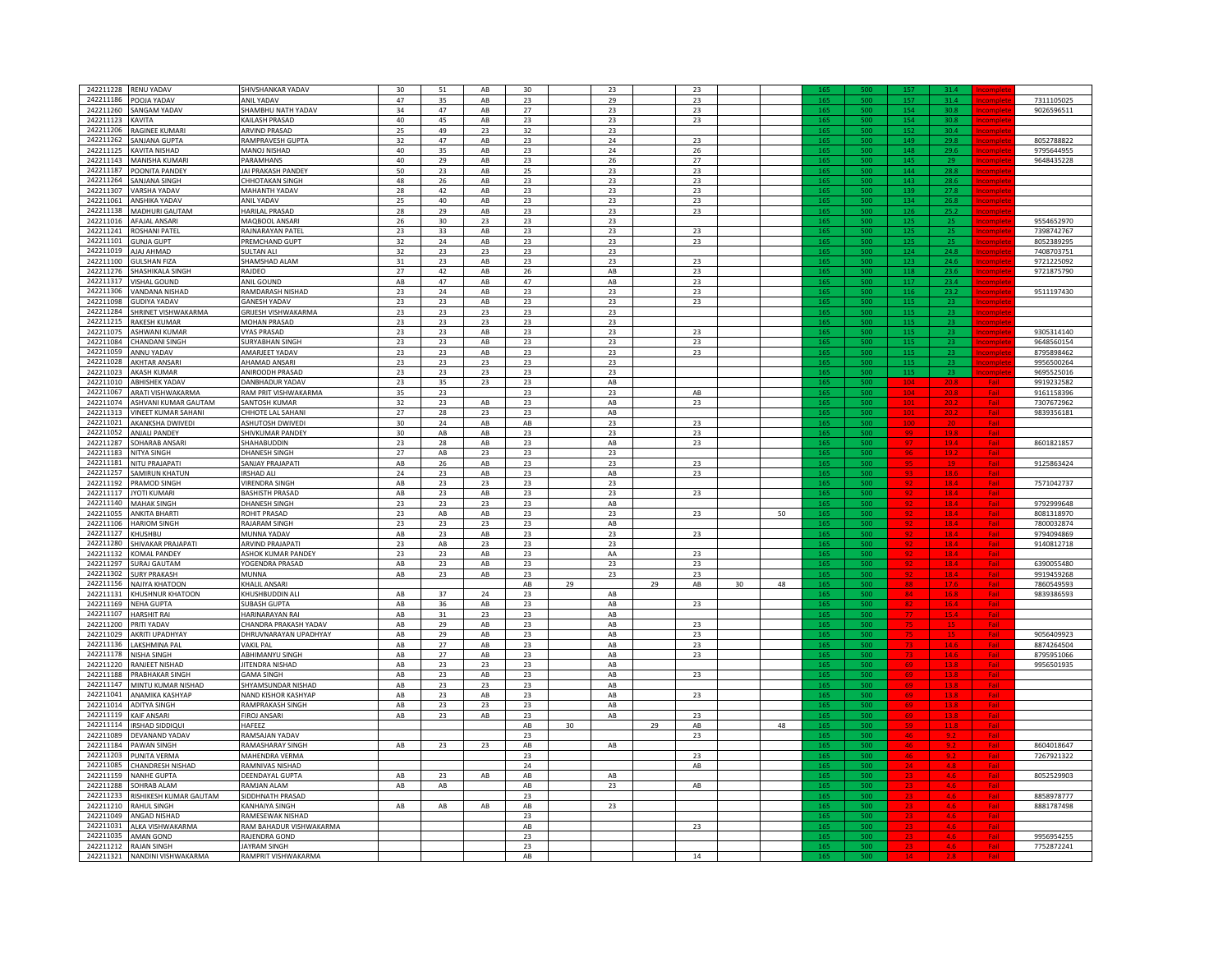| 242211240             |                              |                           |  |  |  |  |  |     |                     |  |            |            |
|-----------------------|------------------------------|---------------------------|--|--|--|--|--|-----|---------------------|--|------------|------------|
|                       | <b>ROMA RAI</b>              | DEVENDRA RAI              |  |  |  |  |  |     | sor                 |  |            |            |
| 242211255             | <b>SALONI VERMA</b>          | <b>GUDDU VERMA</b>        |  |  |  |  |  |     |                     |  |            |            |
| 242211145             | MANJEET VISHWAKARMA          | MAHENDRA VISHWAKARMA      |  |  |  |  |  | 165 | 500                 |  |            |            |
| 242211092             | DIVESH KUMAR                 | HIRALAL                   |  |  |  |  |  | 165 | sor                 |  |            |            |
| 242211234             | RITESH NISHAD                | RAVINDRA NISHAD           |  |  |  |  |  | 165 | 500                 |  |            |            |
| 242211039             | <b>AMIT YADAV</b>            | SATYENDRA YADAV           |  |  |  |  |  | 165 | 500                 |  |            |            |
|                       |                              |                           |  |  |  |  |  | 165 |                     |  |            |            |
|                       | 242211033 ALOK KUMAR PASWAN  | PAPPU PASWAN              |  |  |  |  |  |     | 500                 |  |            |            |
|                       | 242211026 AKHILESH CHAUHAN   | DEVI LAL CHAUHAN          |  |  |  |  |  | 165 | 500                 |  |            |            |
| 242211245             | SACHIN KUMAR GAUTAM          | RAJESH PRASAD             |  |  |  |  |  | 165 | 500                 |  |            | 9161110091 |
| 242211283             | SHIVAM MISHRA                | RAJESH KUMAR MISHRA       |  |  |  |  |  | 165 | 500                 |  |            |            |
| 242211247             | <b>ACHIN YADAV</b>           | MITHLESH YADAV            |  |  |  |  |  | 165 | 500                 |  |            |            |
| 242211177             | <b>NILAM KANNAUJIYA</b>      | RADHESHYAM KANNAUJIYA     |  |  |  |  |  | 165 | 500                 |  |            |            |
|                       |                              |                           |  |  |  |  |  |     |                     |  |            |            |
| 242211150             | <b><i>MOHIT MISHRA</i></b>   | RAJESH MISHRA             |  |  |  |  |  | 165 | 500                 |  |            |            |
| 242211122             | <b>AJAL SINGH</b>            | RAJENDRA                  |  |  |  |  |  |     | 500                 |  |            |            |
| 242211165             | <b>NEERAJ PATEL</b>          | <b>UDAYBHAN SINGH</b>     |  |  |  |  |  |     |                     |  | $E = 1$    |            |
| 242211109             | <b>HEMANT MAURYA</b>         | RAMKRIPAL MAURYA          |  |  |  |  |  |     | 500                 |  |            |            |
|                       |                              |                           |  |  |  |  |  |     | sor                 |  | <b>Fol</b> |            |
| 242211017             | AFJAL ALI                    | MUSTAK ALI                |  |  |  |  |  |     |                     |  |            |            |
| 242211305             | <b>TAUHEED SHAH</b>          | <b>MAINUDDIN SHAH</b>     |  |  |  |  |  | 165 | 500                 |  |            |            |
| 242211217             | RAMESH CHAUHAN               | DEVILAL CHAUHAN           |  |  |  |  |  | 165 | 500                 |  | Fail       | 7844957772 |
| 242211242             | ROSHANI YADAV                | PRADEEP YADAV             |  |  |  |  |  | 165 | 500                 |  |            | 7844957772 |
| 242211158             | <b>NANDANI YADAV</b>         | CHANDRABHUSHAN YADAV      |  |  |  |  |  | 165 | 500                 |  |            |            |
|                       |                              |                           |  |  |  |  |  |     |                     |  |            |            |
| 242211269             | SAPANA BHARTI                | CHANDRAMOHAN              |  |  |  |  |  | 165 | 500                 |  | Fail       | 9559821134 |
| 242211134             | KUMKUM MADDHESHIYA           | HAWAHIR MADDHESHIYA       |  |  |  |  |  | 165 | 500                 |  |            |            |
| 242211196             | PRINCE VISHWAKARMA           | SURENDRA VISHWAKARMA      |  |  |  |  |  | 165 | 500                 |  |            |            |
| 242211088             | DEEPENDRA KUMAR SINGH        | <b>BRAHMANAND SINGH</b>   |  |  |  |  |  | 165 | 500                 |  |            | 7844957772 |
| 242211111             | HIMANSHU MADDHESHIA          | JAVAHIR MADDHESHIA        |  |  |  |  |  | 165 | 500                 |  |            |            |
| 242211202             |                              | <b>JAGADISH YADAV</b>     |  |  |  |  |  |     |                     |  |            |            |
|                       | PUJA YADAV                   |                           |  |  |  |  |  | 165 | 500                 |  |            |            |
| 242211213             | RAJAN YADAV                  | SATYAPAL YADAV            |  |  |  |  |  | 165 | 500                 |  |            | 7844957772 |
| 242211209             | RAHUL PAL                    | RAMKEWAL PAL              |  |  |  |  |  | 165 | 500                 |  |            | 7844957772 |
| 242211221             | RANJEET NISHAD               | SURENDRA NISHAD           |  |  |  |  |  | 165 | 500                 |  |            | 7844957772 |
| 242211012             | ADITYA CHAUHAN               | RADHESHYAM CHAUHAN        |  |  |  |  |  |     |                     |  |            |            |
|                       |                              |                           |  |  |  |  |  |     |                     |  |            |            |
| 242211310             | <b>VIKASH YADAV</b>          | SATYAPAL YADAV            |  |  |  |  |  |     |                     |  |            | 6388060782 |
| 242211286             | SNEHA YAQUB                  | CAPTEN YAQUB              |  |  |  |  |  | 16  | 500                 |  |            | 7844957772 |
| 242211265             | <b>SANJANA SINGH</b>         | <b>RAMBODH SINGH</b>      |  |  |  |  |  | 165 | 500                 |  | Fail       | 7844957772 |
| 242211078             | <b>BABITA MAURYA</b>         | RAM VACHAN MAURYA         |  |  |  |  |  | 165 | $\overline{\omega}$ |  |            | 9118446352 |
| 242211277             | SHASWAT RAI                  | SANJAY RAI                |  |  |  |  |  | 165 | 500                 |  |            |            |
|                       |                              |                           |  |  |  |  |  |     |                     |  |            |            |
| 242211149             | MOHAMMAD HAMZA               | SAFIQUE AHMAD             |  |  |  |  |  | 165 | 500                 |  | Fail       |            |
| 242211180             | NITESH YADAV                 | <b>KESHAV PRASAD</b>      |  |  |  |  |  | 165 | 500                 |  | Fail       |            |
|                       | 242211243 RUDAL KUMAR        | <b>SUKKHU PRASAD</b>      |  |  |  |  |  | 165 | 500                 |  |            |            |
| 242211113             | <b>INDAL KUMAR</b>           | SUKKHU PRASAD             |  |  |  |  |  | 165 | 500                 |  |            |            |
| 242211294             | <b>SUNIDHI SHARMA</b>        | RAMAGYA PRASAD            |  |  |  |  |  | 165 | 500                 |  |            |            |
| 242211068             |                              |                           |  |  |  |  |  |     |                     |  |            |            |
|                       | ARJUN NISHAD                 | RAM SRINGAR NISHAD        |  |  |  |  |  | 165 | 500                 |  |            |            |
| 242211185             | POOJA SINGH                  | TIRI OKI SINGH            |  |  |  |  |  | 165 | 500                 |  |            |            |
| 242211199             | PRITI NISHAD                 | MANSAN NISHAD             |  |  |  |  |  | 165 | 500                 |  |            |            |
| 242211164             | <b>VEERAJ PANDEY</b>         | <b>ABHAY NATH PANDEY</b>  |  |  |  |  |  | 165 | 500                 |  |            |            |
| 242211168             | <b>NEHA GOND</b>             | MAHENDRA GOND             |  |  |  |  |  |     | 500                 |  |            |            |
|                       |                              |                           |  |  |  |  |  |     |                     |  |            |            |
| 242211091             | DINESH KUMAR CHAUHAN         | RAMHIT CHAUHAN            |  |  |  |  |  |     | soc                 |  |            |            |
| 242211142             | MANAS KRISHNA TRIPATHI       | YOGENDRA KRISHNA TRIPATHI |  |  |  |  |  |     | soo                 |  |            |            |
| 242211214             | RAJPRIYA SHARMA              | <b>SUNIL SHARMA</b>       |  |  |  |  |  | 165 | 500                 |  |            |            |
| 242211244             | SACHIN GOND                  | <b>MAHATAM GOND</b>       |  |  |  |  |  | 165 | sor                 |  |            |            |
| 242211282             | SHIVAM MISHRA                | NITYANAND MISHRA          |  |  |  |  |  | 165 | 500                 |  | Fail       |            |
|                       |                              |                           |  |  |  |  |  |     |                     |  |            |            |
| 242211079             | BALYOGESHWER JAYSWAL         | CHHEDI JAYSWAL            |  |  |  |  |  | 165 | 500                 |  |            |            |
| 242211252             | SAIYAD ANSARI                | NASARUDDIN                |  |  |  |  |  | 165 | 500                 |  |            |            |
| 242211077             | AVINASH KUMAR                | RAMSAVARE KANUJIYA        |  |  |  |  |  | 165 | 500                 |  | Fail       |            |
| 242211296             | SURAJ                        | RAMNARESH                 |  |  |  |  |  | 165 | 500                 |  |            |            |
| 242211173             | NIKESH KUMAR                 | RAMJAGAT PRASAD           |  |  |  |  |  | 165 | 500                 |  |            |            |
| 242211167             |                              |                           |  |  |  |  |  |     |                     |  |            |            |
|                       | NEETU KASHYAP                | DINESH KASHYAP            |  |  |  |  |  | 165 | 500                 |  |            |            |
| 242211312             | VINDVASINI                   | RAMBHAROSA                |  |  |  |  |  | 165 | 500                 |  |            |            |
| 242211216             | RAKESH PASWAN                | BABOORAM PRASAD           |  |  |  |  |  | 165 | 500                 |  |            |            |
| 242211082             | RAMHANAND                    | PATIRAJ                   |  |  |  |  |  | 165 | 500                 |  |            |            |
| 242211024             | AKASH KUMAR                  | RAMDHYAN PRASAD           |  |  |  |  |  |     | 500                 |  |            |            |
| 242211318             |                              | SANJAY PRASAD             |  |  |  |  |  |     | 500                 |  |            |            |
|                       | <b>VIVEK KUMAR</b>           |                           |  |  |  |  |  |     |                     |  |            |            |
| 242211050             | <b>ANITA GOND</b>            | RAMKARAN GOND             |  |  |  |  |  |     |                     |  |            |            |
| 242211096             | <b>GAUTAM PRAJAPATI</b>      | MAHATAM PRAJAPATI         |  |  |  |  |  | 140 | soc                 |  |            |            |
| 242211285             | <b>SIKANDAR GOND</b>         | RAMKARAN GOND             |  |  |  |  |  | 165 | 500                 |  |            |            |
| 242211020             | AIIMUI HAK ANSARI            | MO AJAD ANSARI            |  |  |  |  |  | 165 | 500                 |  |            |            |
| 242211057             |                              | <b>MANIAY SHARMA</b>      |  |  |  |  |  | 165 | sor                 |  |            |            |
|                       | <b>ANKUL SHARMA</b>          |                           |  |  |  |  |  |     |                     |  |            |            |
| 242211002             | AAMINA KHATOON               | <b>KUDHES ANSARI</b>      |  |  |  |  |  | 165 | 500                 |  |            |            |
| 242211211             | RAHUL SINGH                  | ANIRUDDH SINGH            |  |  |  |  |  | 165 | 500                 |  |            |            |
|                       | 242211232 RISHAB VISHVAKARMA | KAMLESH VISHVAKARMA       |  |  |  |  |  | 165 | 500                 |  |            |            |
|                       | 242211218 RAMVISHAL MISHRA   | KRISHAN MURARI MISHRA     |  |  |  |  |  | 165 | 500                 |  |            |            |
|                       |                              |                           |  |  |  |  |  |     |                     |  |            |            |
| 242211056             | ANKITA YADAV                 | JAIRAM YADAV              |  |  |  |  |  | 165 | 500                 |  |            |            |
| 242211152             | MUHAMMAD KAIF                | <b>RUSTAM ALL</b>         |  |  |  |  |  | 165 | 500                 |  |            |            |
| 242211208             | RAGINI YADAV                 | <b>AIRAM YADAV</b>        |  |  |  |  |  | 165 | 500                 |  |            |            |
| 242211027             | AKHILESH CHAURASIYA          | <b>GAMA CHAURASIYA</b>    |  |  |  |  |  | 165 | 500                 |  |            |            |
| 242211281             | SHIVAM CHAURASIA             | RAMESH CHAURASIA          |  |  |  |  |  | 165 | 500                 |  |            |            |
|                       |                              |                           |  |  |  |  |  |     |                     |  |            |            |
| 242211054 ANKIT SINGH |                              | AWADHESH SINGH            |  |  |  |  |  |     |                     |  |            |            |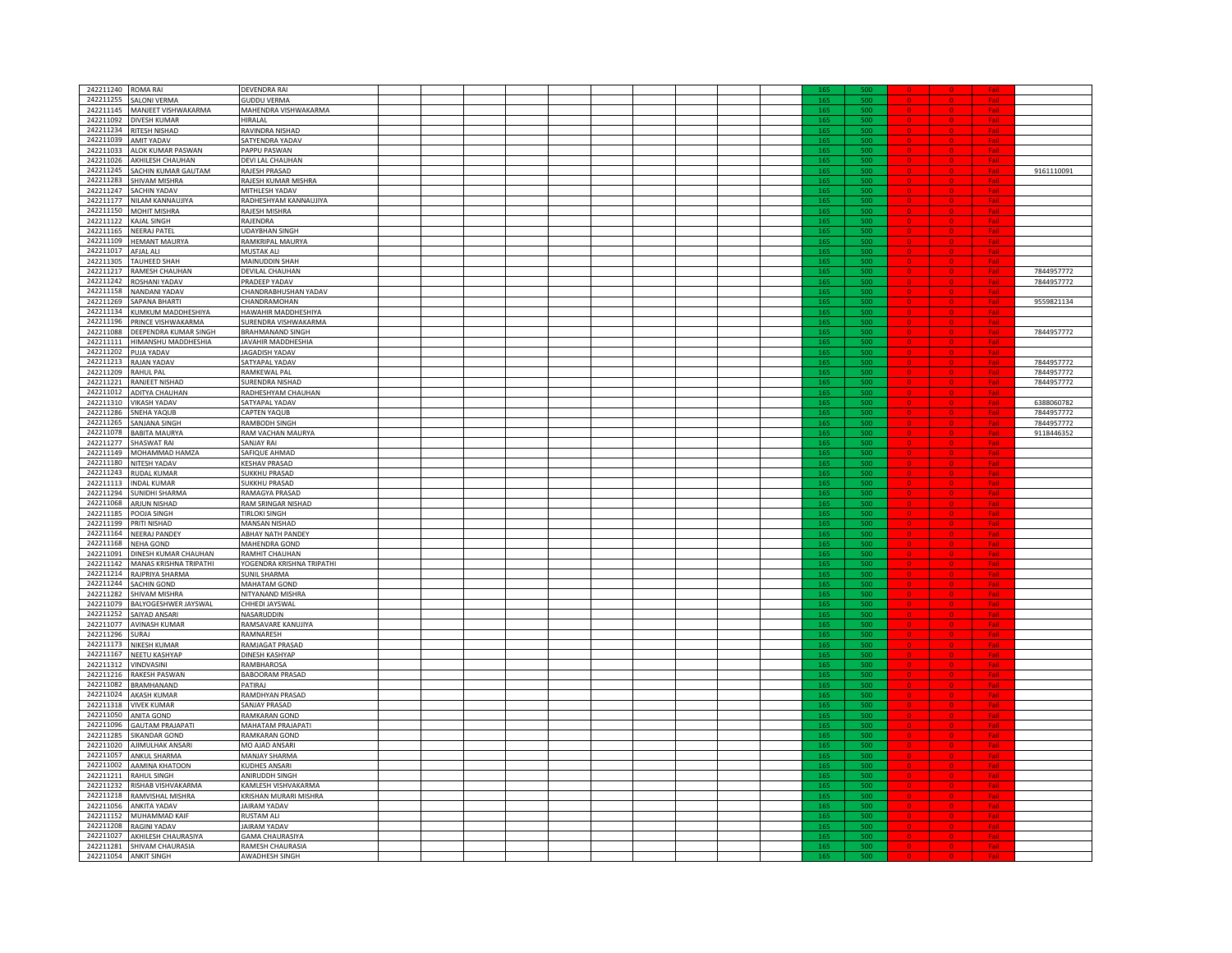|                      | 242211162 NEERAJ GOND        | RAMBHAVAN GOND              |  |  |  |  |  |     |     |  |            |            |
|----------------------|------------------------------|-----------------------------|--|--|--|--|--|-----|-----|--|------------|------------|
|                      | 242211072 ARYAN GUPTA        | ANIRUDH KUMAR GUPTA         |  |  |  |  |  |     |     |  |            |            |
|                      | 242211223 RANJEET YADAV      | RAJPAL YADAV                |  |  |  |  |  |     | 50  |  |            |            |
| 242211166            | NEERAJ SINGH                 | <b>TAJPRATAP SINGH</b>      |  |  |  |  |  | 165 | 500 |  |            |            |
| 242211047            | <b>ANCHAL SAHANI</b>         | <b>VINOD SAHANI</b>         |  |  |  |  |  | 165 | 500 |  | Fail       |            |
| 242211258            | SAMRIDDHI SINGH              | <b>SUNIL SINGH</b>          |  |  |  |  |  | 165 | 500 |  |            |            |
| 242211204            | RADHA MISHRA                 | KRISHAN MURARI MISHRA       |  |  |  |  |  | 165 | 500 |  |            |            |
|                      |                              |                             |  |  |  |  |  |     |     |  |            |            |
| 242211275            | SHANTI                       | SHRI KRISHNA                |  |  |  |  |  | 165 | 500 |  | Fai        |            |
|                      | 242211037 AMIT KUMAR YADAV   | SHIVBALAK YADAV             |  |  |  |  |  | 165 | 500 |  | Fai        |            |
| 242211266            | SANJANA YADAV                | SHIV KUMAR YADAV            |  |  |  |  |  | 165 | 500 |  |            |            |
| 242211095            | <b>FAISAL ALI</b>            | ADAM ALI                    |  |  |  |  |  | 165 | 500 |  |            |            |
| 242211227            | RENU VISHWAKARMA             | JITENDRA VISHWAKARMA        |  |  |  |  |  | 165 | 500 |  |            |            |
| 242211268            | <b>SANNI MAURYA</b>          | <b>OMPRAKASH MAURYA</b>     |  |  |  |  |  | 165 | 500 |  |            |            |
|                      |                              |                             |  |  |  |  |  |     |     |  |            |            |
| 242211229            | <b>RIMA YADAV</b>            | <b>BHOLA YADAV</b>          |  |  |  |  |  | 165 | 500 |  |            |            |
| 242211144            | MANISHA KUMARI               | DEVA LAL                    |  |  |  |  |  | 165 | 500 |  |            |            |
| 242211015            | <b>ADITYA VERMA</b>          | SUNIL KUMAR VERMA           |  |  |  |  |  | 165 | 500 |  |            |            |
| 242211201            | PRIYANKA                     | RAGHUVAR                    |  |  |  |  |  |     |     |  |            |            |
| 242211236            | ROHIT KUMAR GAUTAM           | DHARMENDRA PRASAD           |  |  |  |  |  | 165 | soc |  |            |            |
| 242211320            | YOGENDRA NISHAD              | <b>GULAB NISHAD</b>         |  |  |  |  |  | 165 | 500 |  | Fail       |            |
| 242211036            | <b>AMAN YADAV</b>            | RAMSURAT YADAV              |  |  |  |  |  | 165 | 500 |  | Fai        |            |
|                      |                              |                             |  |  |  |  |  |     |     |  |            |            |
| 242211273            | SATYAM JAYSWAL               | ABHIMANYU JAYSWAL           |  |  |  |  |  | 165 | sor |  |            |            |
| 242211112            | <b>IMRAN ALI</b>             | <b>ANVAR HUSAIN</b>         |  |  |  |  |  | 165 | 500 |  |            |            |
| 242211237            | ROHIT KUMAR MISHRA           | RAJESH KUMAR MISHRA         |  |  |  |  |  | 165 | 500 |  |            |            |
|                      | 242211237 ROHIT KUMAR MISHRA | RAJESH KUMAR MISHRA         |  |  |  |  |  | 165 | 500 |  | Fai        |            |
|                      | 242211034 AMAN BHARTI        | RAJESH BHARTI               |  |  |  |  |  | 165 | 500 |  |            |            |
|                      |                              |                             |  |  |  |  |  |     |     |  |            |            |
|                      | 242211171 NEHA NISHAD        | RANGI LAL                   |  |  |  |  |  | 165 | 500 |  |            |            |
| 242211093            | <b>DURGESH</b>               | KHEDAN PRASAD               |  |  |  |  |  | 165 | 500 |  |            |            |
| 242211160            | NAVANEET GUPTA               | MANOJ GUPTA                 |  |  |  |  |  | 165 | 500 |  |            |            |
| 242211130            | KHUSHI RAI                   | AJAY RAI                    |  |  |  |  |  | 165 | 500 |  |            |            |
| 242211076            | ATUL MADDHESHIYA             | <b>SANJU MADDHESHIYA</b>    |  |  |  |  |  | 165 | 500 |  |            |            |
| 242211308            | <b>VIKAS YADAV</b>           | JMAHSNAKAR YADAV            |  |  |  |  |  |     | 500 |  |            |            |
|                      |                              |                             |  |  |  |  |  |     |     |  |            |            |
|                      | 242211129 KHUSHI KUMARI      | RAMESH KUMAR                |  |  |  |  |  |     |     |  |            |            |
| 242211115            | <b>JAINATH NISHAD</b>        | ANIRUDH NISHAD              |  |  |  |  |  | 165 | 500 |  |            |            |
| 242211042            | ANANT KUMAR CHAURASIA        | HUMAN PRASAD CHAURASIA      |  |  |  |  |  | 165 | 500 |  | Fail       |            |
| 242211279            | SHIV CHARAN VISHWAKARMA      | TRILOKI NATH VISHWAKARMA    |  |  |  |  |  | 165 | 500 |  |            | 9554081664 |
| 242211008            | <b>ABHISHEK NISHAD</b>       | SHAMBHU KEWAT               |  |  |  |  |  | 165 | 50  |  |            | 8528075240 |
|                      |                              |                             |  |  |  |  |  |     |     |  |            |            |
| 242211045            | ANCHAL MADDESHIYA            | AMAR MADDESHIYA             |  |  |  |  |  | 165 | 500 |  |            |            |
| 242211250            | <b>SAHINA KHATUN</b>         | KITAB ALI                   |  |  |  |  |  | 165 | 500 |  |            | 7388207704 |
|                      | 242211309 VIKASH KUMAR       | SHIVLAL PRASAD              |  |  |  |  |  | 165 | 500 |  | Fai        | 7081405834 |
|                      | 242211311 VIKESH YADAV       | SURESH YADAV                |  |  |  |  |  | 165 | 500 |  | Fail       | 9125725906 |
|                      | 242211316 VISHAL GAUTAM      | RAMKEWAL PRASAD             |  |  |  |  |  | 165 | 500 |  |            | 7081322452 |
| 242211256            | SAMIN AHMAD                  | MUMTAJ AHMAD                |  |  |  |  |  | 165 | 500 |  |            | 9170763177 |
| 242211298            |                              |                             |  |  |  |  |  |     |     |  |            |            |
|                      | <b>SURAJ GUPTA</b>           | LALLAN GUPTA                |  |  |  |  |  | 165 | 500 |  |            |            |
| 242211249            | SAHID SAJAD                  | MOHARRAM MANSOORI           |  |  |  |  |  | 165 | 500 |  |            |            |
| 242211293            | SUNAINA VISHWAKARMA          | <b>SATYADEV VISHWAKARMA</b> |  |  |  |  |  | 165 | 500 |  |            | 9721156046 |
| 242211191            | <b>PRAGYA SINGH</b>          | DAYANAND SINGH              |  |  |  |  |  |     | 500 |  |            | 7451939297 |
|                      | 242211193 PRASHANT PANDEY    | SANTOSH PANDEY              |  |  |  |  |  |     | 500 |  |            | 8174881068 |
| 242211259            | SANDIP KUMAR PRAJAPATI       | VIKRAM PRAJAPATI            |  |  |  |  |  |     | 5OC |  |            |            |
|                      |                              |                             |  |  |  |  |  |     | soc |  |            |            |
| 242211153            | MUHAMMAD KAIF ALI            | KHUSHBUDDIN ALI             |  |  |  |  |  |     |     |  |            |            |
| 242211104            | <b>HAPPY SINGH</b>           | MATHUR SINGH                |  |  |  |  |  | 165 | 500 |  |            | 8423326579 |
| 242211094            | <b>FAIMA KHATUN</b>          | MURTUZA ALI                 |  |  |  |  |  | 165 | 500 |  | Fail       | 9161778526 |
| 242211018            | AFROJ ALI                    | <b>HAIDAR ALI</b>           |  |  |  |  |  | 165 | sor |  |            |            |
| 242211070            | <b>ARPITA SINGH</b>          | <b>SANTOSH SINGH</b>        |  |  |  |  |  | 165 | 500 |  |            |            |
| 242211006            | ABHINAV KUMAR                | MOHANLAL GOND               |  |  |  |  |  | 165 | 500 |  | Fail       |            |
|                      | 242211022 AKASH CHAUHAN      | <b>GAMA CHAUHAN</b>         |  |  |  |  |  | 165 | 500 |  |            |            |
|                      |                              |                             |  |  |  |  |  |     |     |  | Fail       |            |
|                      | 242211108 HASIM ANSARI       | HADISH ANSARI               |  |  |  |  |  | 165 | 500 |  |            |            |
| 242211051            | ANJALI CHAUHAN               | RANJIT CHAUHAN              |  |  |  |  |  | 165 | 500 |  |            |            |
| 242211222            | <b>RANJEET SINGH</b>         | <b>OKHAN SINGH</b>          |  |  |  |  |  | 165 | 500 |  |            |            |
|                      | 242211278 SHILPEE MANI       | <b>BHARAT MANI</b>          |  |  |  |  |  | 165 | 500 |  |            |            |
| 242211064 ANVIKSHIKI |                              | ALOK KUMAR                  |  |  |  |  |  | 165 | 500 |  |            |            |
| 242211235            |                              | <b>GORAKH MADDHESHIYA</b>   |  |  |  |  |  | 165 | 500 |  |            |            |
|                      | <b>ITU MADDHESHIYA</b>       |                             |  |  |  |  |  |     |     |  |            |            |
| 242211289            | SUDHA MADDHESIYA             | KRISHNA MADDHESIYA          |  |  |  |  |  | 165 | 500 |  |            |            |
| 242211087            | <b>DEEPAK SINGH</b>          | RAJENDRA SINGH              |  |  |  |  |  |     |     |  |            |            |
|                      | 242211038 AMIT MAURYA        | RAMGOVIND MAURYA            |  |  |  |  |  | 140 | 500 |  |            |            |
| 242211090            | <b>DEVBRAT RAI</b>           | JAGDISH RAI                 |  |  |  |  |  | 165 | 500 |  | <b>Foi</b> |            |
| 242211030            | ALI HUSAIN                   | RIYAJUDDIN                  |  |  |  |  |  | 165 | 500 |  |            |            |
|                      |                              |                             |  |  |  |  |  | 165 | sor |  |            |            |
| 242211060            | ANOSH DAN                    | <b>ALEX DAN</b>             |  |  |  |  |  |     |     |  |            |            |
| 242211224            | RAVINA RAJBHAR               | SHAMBHUNATH RAJBHAR         |  |  |  |  |  | 165 | 500 |  |            |            |
| 242211081            | <b>BHISHAM SAINI</b>         | <b>AKHILESH SAINI</b>       |  |  |  |  |  | 165 | 500 |  |            |            |
|                      | 242211013 ADITYA CHAURASIYA  | HARERAM CHAURASIYA          |  |  |  |  |  | 165 | 500 |  | Fai        |            |
|                      | 242211086 CHHOTELAL MAURYA   | HARIKESH MAURYA             |  |  |  |  |  | 165 | 500 |  |            |            |
|                      |                              |                             |  |  |  |  |  |     |     |  |            |            |
|                      | 242211292 SUMAN PASWAN       | PREMNATH PASWAN             |  |  |  |  |  | 165 | 500 |  |            |            |
| 242211141            | MAHIMA MAURYA                | RAIFSH MAURYA               |  |  |  |  |  | 165 | 500 |  |            |            |
| 242211110 HIMANSHU   |                              | AJAY KUMAR DUBEY            |  |  |  |  |  | 165 | 500 |  |            |            |
| 242211083            | <b>CHANDAN SINGH</b>         | <b>BANDHAN SINGH</b>        |  |  |  |  |  | 165 | 500 |  |            |            |
| 242211007 ABHISHEK   |                              | HANSRAJ                     |  |  |  |  |  | 165 | 500 |  |            |            |
|                      | 242211176 NIKITA YADAV       | RAJMANGAL YADAV             |  |  |  |  |  |     |     |  |            |            |
|                      |                              |                             |  |  |  |  |  |     |     |  |            |            |